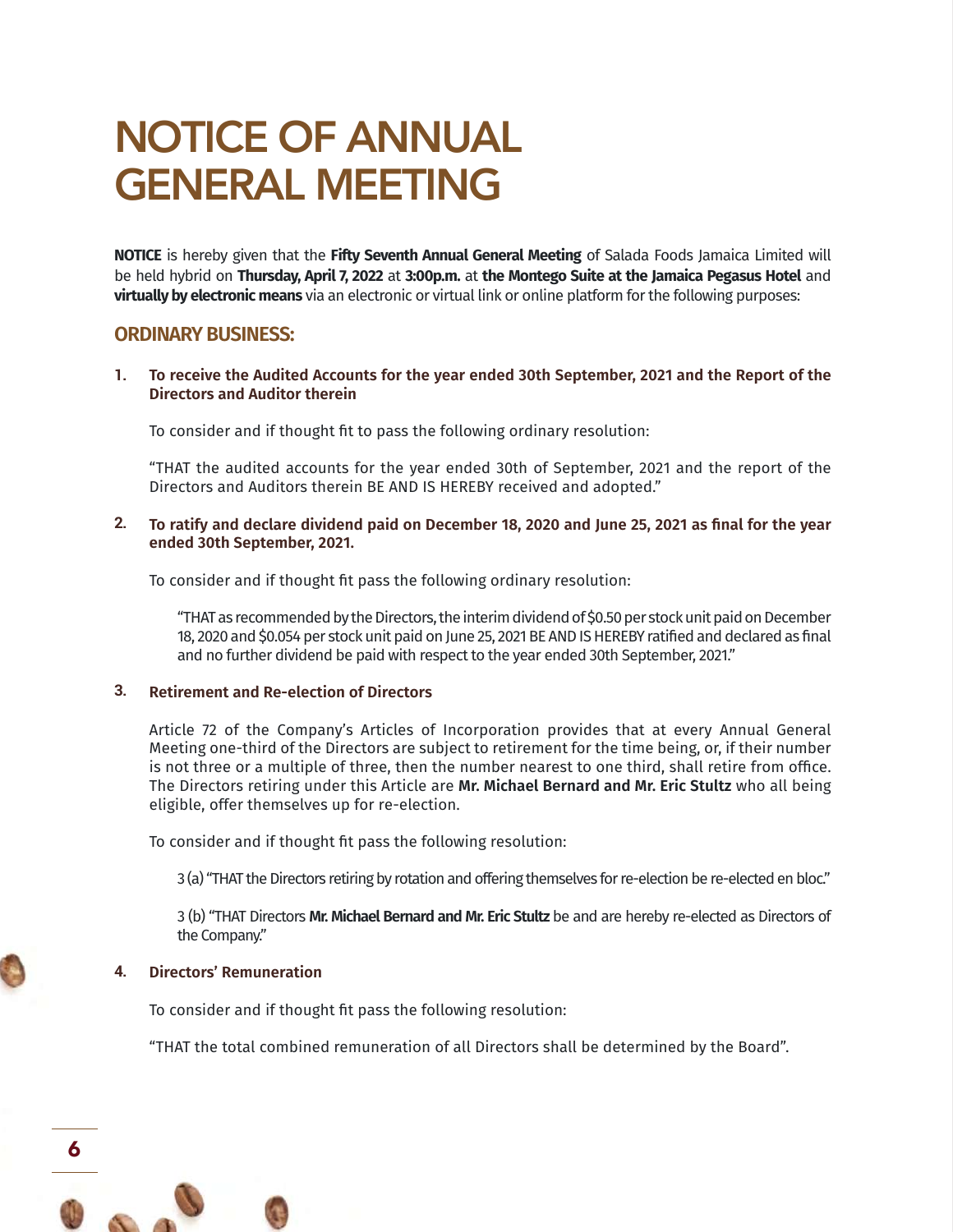

A Cup for EVERYONE!

A Cup for **EVERYONE!** 

7

## **Appointment of Auditors 5.**

To consider and if thought fit pass the following resolution:

"THAT KPMG having signified their willingness to continue in office as Auditors of the Company shall be the Company's Auditors until the conclusion of the next Annual General Meeting, at a remuneration to be agreed by the Directors."

## **SPECIAL BUSINESS:**

#### **Amendment to Articles of Incorporation 6.**

To consider and if thought fit pass the following special resolution:

"THAT the Articles of Incorporation of the Company be and are hereby amended as follows (proposed amendments including additions/strikeout to the Articles are shown in bold and underline):

Amending Article (44) by adding the following Articles to be numbered (44A) and (44B) to read as follows:

 **(44A) Where the meeting is to be held in person only, the notice of the meeting shall specify a physical venue as the place of the meeting. Where the meeting is to be held by electronic means only, the notice of the meeting shall specify the place of the meeting as an electronic or virtual location or details sufficient to facilitate the attendance by members at an electronic or virtual location. Where the meeting is to be held by a combination of in person and electronic means the notice of the meeting shall specify as the place of the meeting both a physical venue and an electronic or virtual location or details sufficient to facilitate the attendance by members at an electronic or virtual location. If the meeting to be held is by a combination of in person and electronic means the Company may limit the number of persons who may attend at the physical venue to such number that is reasonable in all the circumstances.** 

 **(44B) The Company may cause any document, including but not limited to the notice of a meeting and other documents necessary and required for the conduct of the business of the Company at a meeting, whether to be held in person only or by electronic means only or a combination of in person and electronic means, to be provided to shareholders by electronic means including posting links to access the document on the Company's website or other electronic or virtual locations.** 

## **NOTES:**

All members of the Company entitled to attend and vote at the meeting are also entitled to appoint another person as proxy to attend and vote in his/her/its stead. A proxy, so appointed, need not be a member of the Company. **I.**